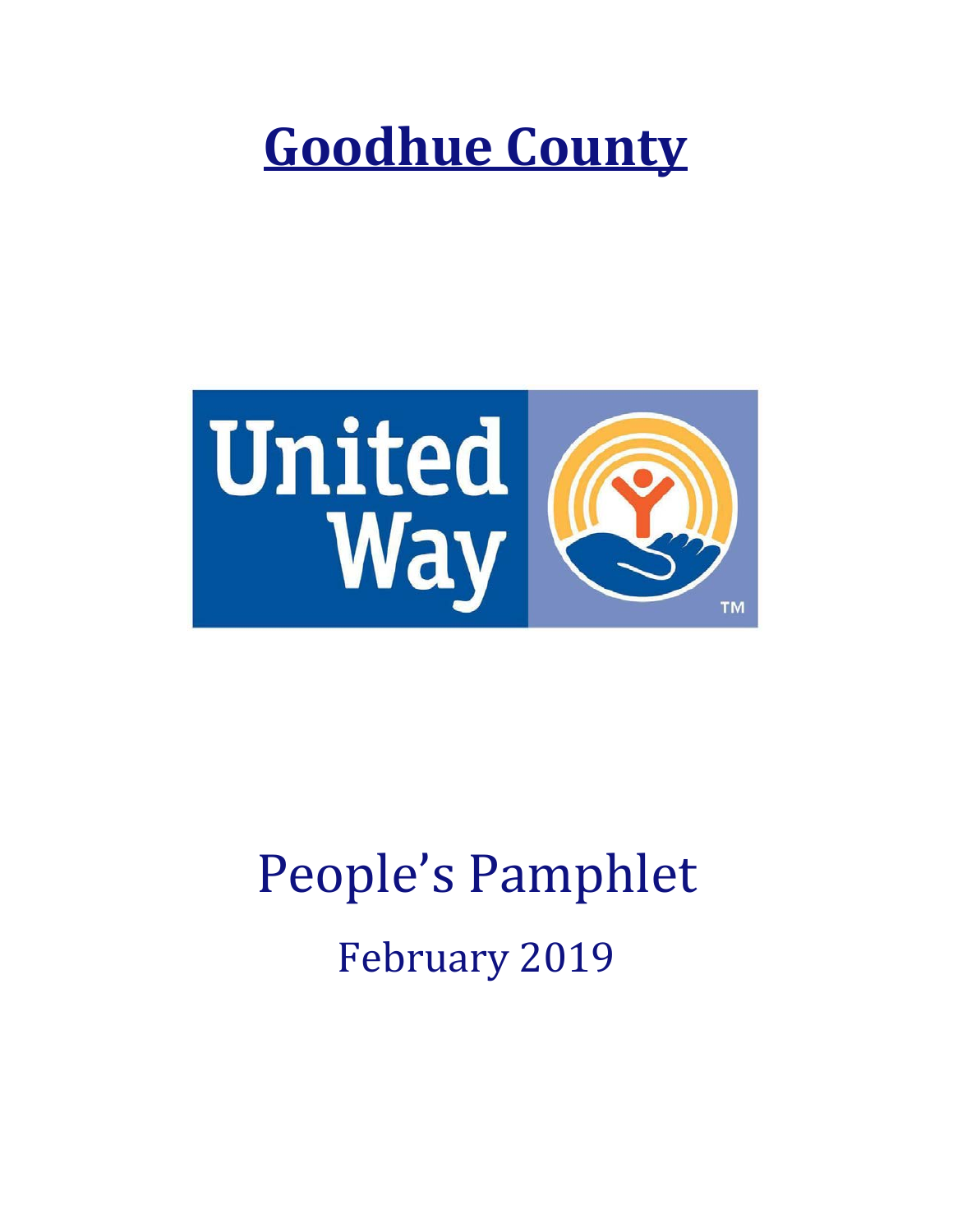## **Table of Contents**

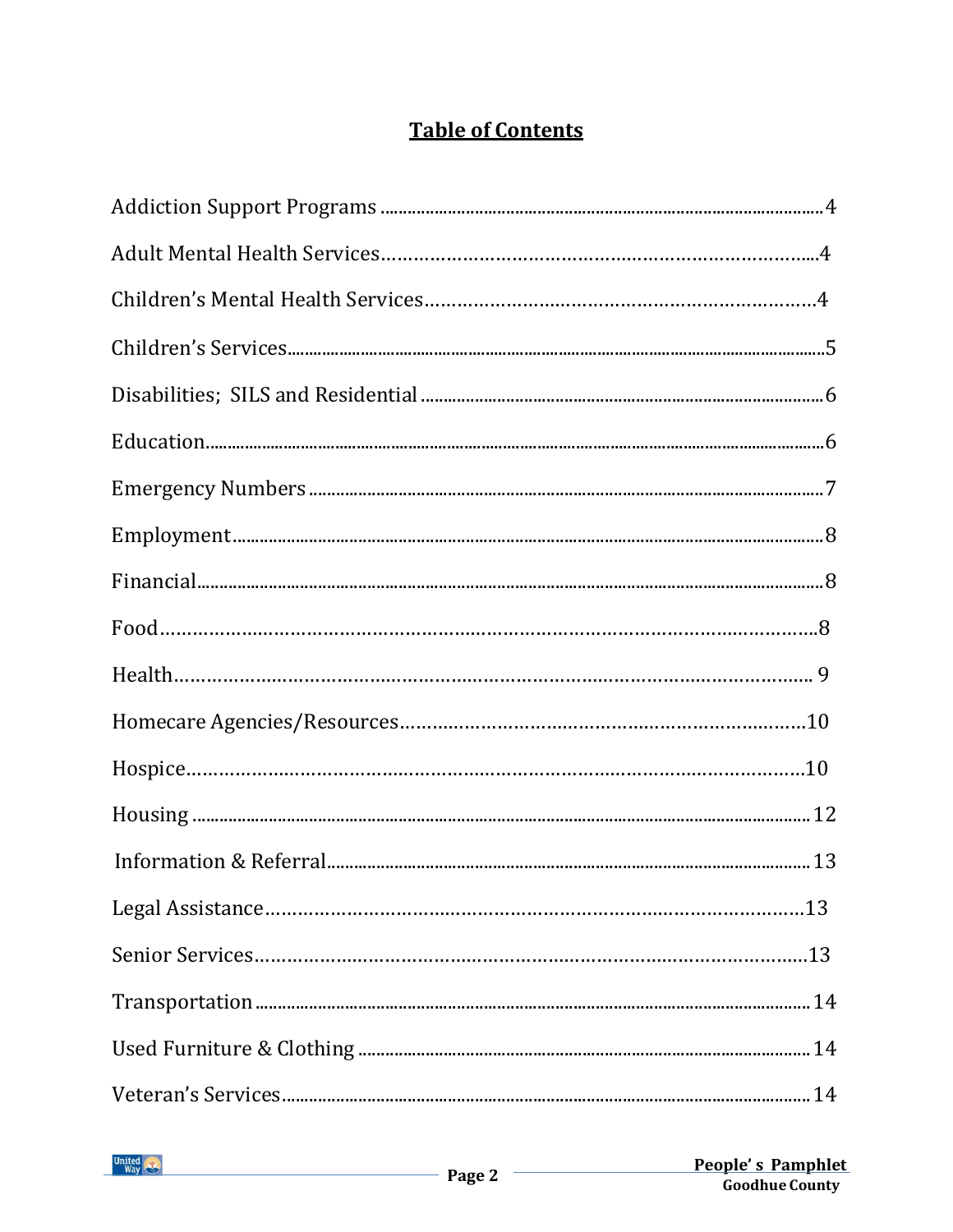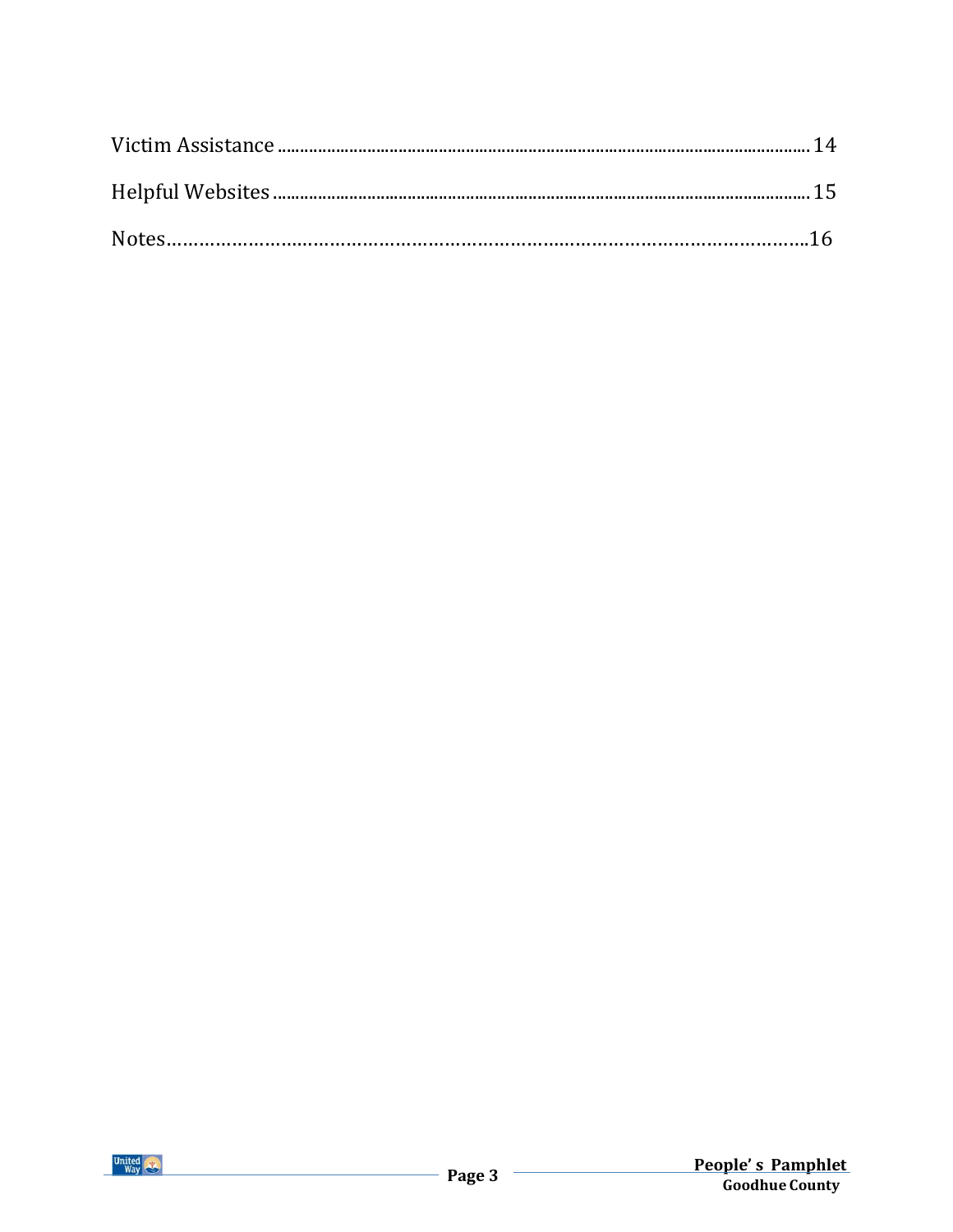# *Addiction Support Programs*

| <b>Alcoholics Anonymous</b>                   |                                    |
|-----------------------------------------------|------------------------------------|
| Prairie Island                                | 1-651-385-4185                     |
| <b>Red Wing</b>                               | 1-651-388-2949                     |
| <b>United Lutheran</b>                        | 1-651-388-3583                     |
| Al-Anon                                       | 1-651-388-9360                     |
| Chemical Health Initiative of Goodhue County  | 1-651-385-3307                     |
| <b>Gamblers Anonymous</b>                     | 1-800-333-4673                     |
| <b>Narcotics Anonymous</b>                    | 1-877-767-7676                     |
| <u>Adult Mental Health</u>                    |                                    |
| <b>Catholic Charities Counseling Services</b> | 1-651-388-9360 ext. 26             |
| Covered Bridge Family Resources-Zumbrota      | 1-507-732-4136                     |
| <b>Grief Support Program</b>                  | 1-651-267-5386                     |
| Hiawatha Valley Mental Health Center          | 1-651-327-2270                     |
| Mayo Clinic Health System                     | 1-651-267-5000                     |
| National Alliance for the Mentally Ill        | 1-888-626-4435                     |
| Possibilities Therapeutic Services            | 1-651-301-1369                     |
| <b>Suicide Prevention</b>                     | 1-800-784-2433                     |
| <u> Children's Mental Health Services</u>     |                                    |
| A Plus - Behavioral Analyst Specialist        | 1-612-276-3300                     |
| <b>Behavior Wizards</b>                       | 1-320-230-2708 or                  |
| <b>Bill Clafton</b>                           | Jon 1-218-839-9135<br>651-385-9131 |
| Children's Mental Health Crisis Response      | 1-844-274-7472                     |
| <b>Community Support Services</b>             | Case Manager refers to             |
| Fernbrook                                     | 651-212-7429                       |



**People's Pamphlet Goodhue County**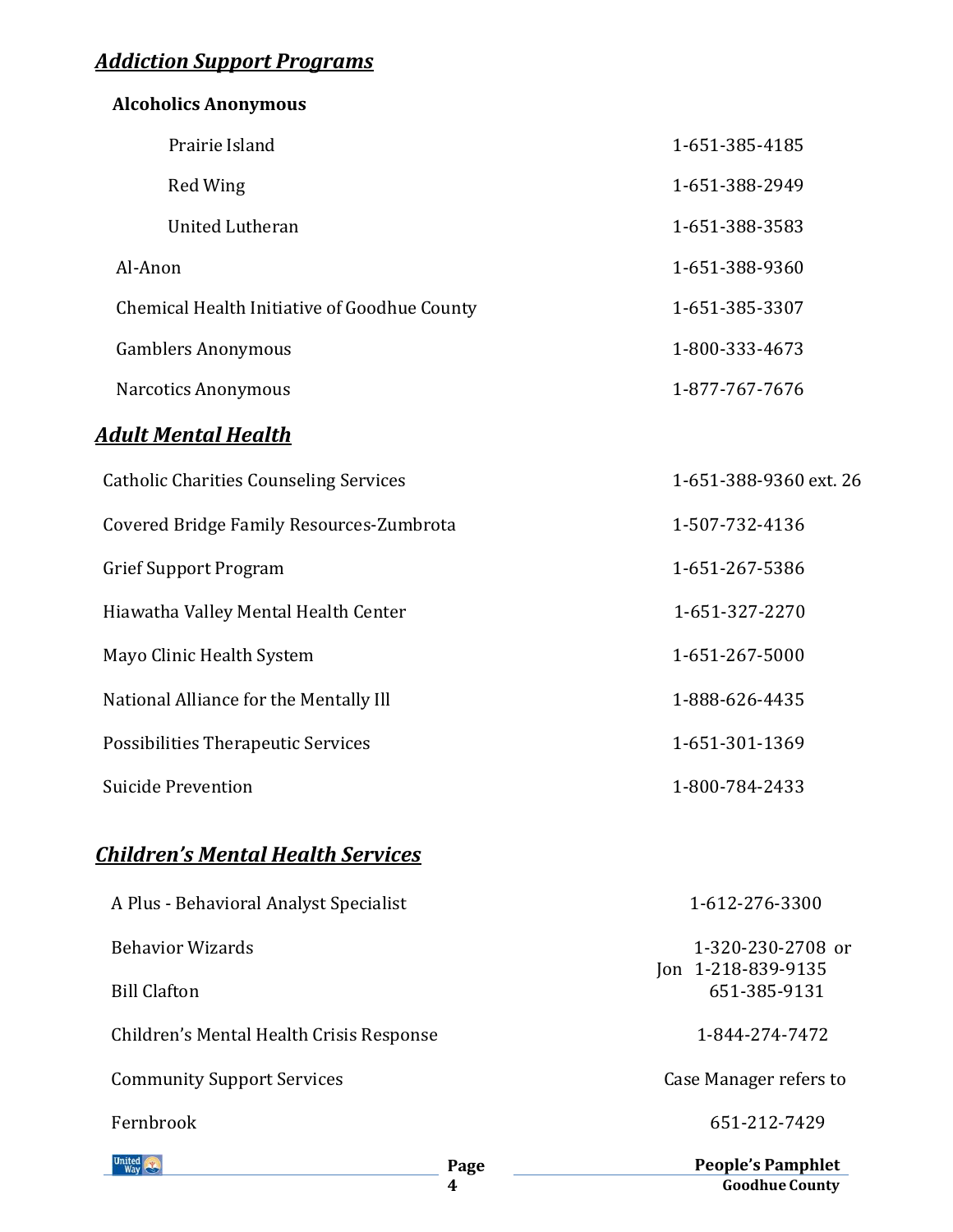| Fraser                              | 1-612-331-9413               |
|-------------------------------------|------------------------------|
| Hiawatha Valley                     | 651-327-2270                 |
| Mayo Red Wing                       | 651-267-5000                 |
| <b>MN Autism</b>                    | 1-651-452-3499               |
| MN Life Bridges                     | 1-651-431-2017               |
| Mount Olivet                        | 1-952-401-4868               |
| Ombudsperson                        | 1-800-657-3591               |
| <b>PSOP</b>                         | Make Social Service referral |
| Scott Schauss - Behavior Specialist | 651-388-0051                 |
| St. David's Center                  | 1-952-939-0396               |

#### *Children's Services*

|                                                           | 5    | <b>Goodhue County</b>    |
|-----------------------------------------------------------|------|--------------------------|
| Jnited<br>Wav                                             | Page | <b>People's Pamphlet</b> |
| <b>Toll Free</b>                                          |      | 1-866-346-4543           |
| Minnesota Hand & Voices                                   |      | 1-651-265-2435           |
| ProAct, Zumbrota                                          |      | 1-507-732-7888           |
| ProAct, Red Wing                                          |      | 1-651-388-7108           |
| <b>Disabilities</b>                                       |      |                          |
| <b>ARC SE MN</b>                                          |      | 1-888-732-8520           |
| Runaway Hot Line                                          |      | 1-800-621-4000           |
| Red Wing Youth Outreach                                   |      | 1-651-388-3371           |
| Kids Count Abused Children's Program                      |      | 1-651-388-9360           |
| Minnesota Child Care Assistance Program                   |      | 1-651-385-3200           |
| Goodhue County Health & Human Services<br>(Public Health) |      | 1-651-385-3200           |
| <b>Children Safety Center</b>                             |      | 1-651-388-9360           |
| Families First of Minnesota - Rochester                   |      | 1-800-462-1660           |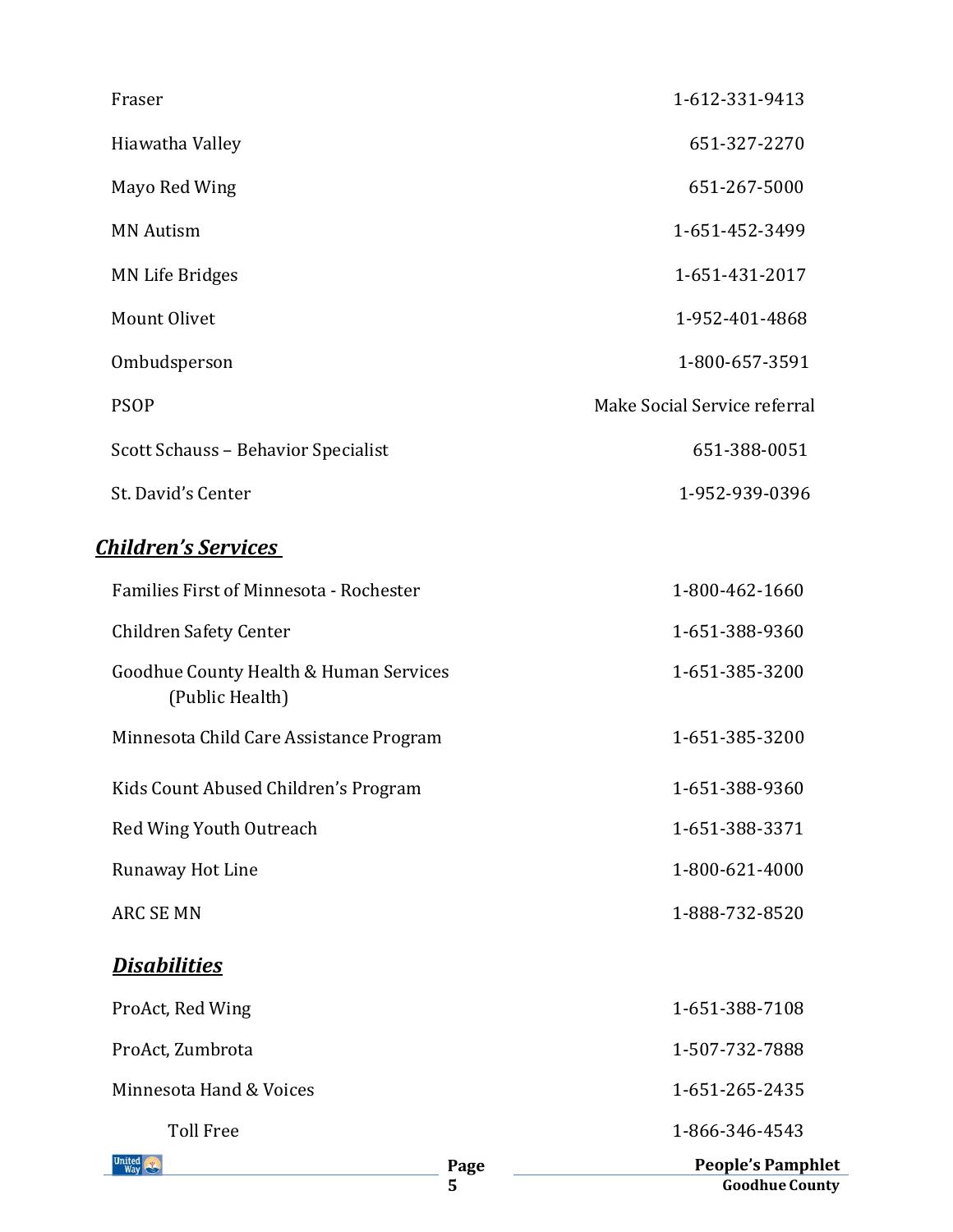| <b>TTY</b>                         | 1-651-265-2379 |
|------------------------------------|----------------|
| <b>Opportunity Services</b>        | 1-651-388-1854 |
| Vocational Rehabilitation Services | 1-651-385-6486 |
| Disability Hub MN                  | 1-866-333-2466 |
| Minnesota Relay                    | $7 - 1 - 1$    |
| RideAbility                        | 1-507-356-8154 |
| SEMCIL                             | 1-651-388-0466 |
|                                    |                |

# *SILS and Residential*

| Cardinal                       | 1-507-281-1077 |
|--------------------------------|----------------|
| Howry                          | 1-651-395-5101 |
| Lutheran Social Services       | 1-651-388-8845 |
| <b>REM</b>                     | 1-651-388-7158 |
| Riverview Services - Wanamingo | 1-507-824-2091 |

#### *Education*

|                                               | 6    | <b>Goodhue County</b>    |
|-----------------------------------------------|------|--------------------------|
| United                                        | Page | <b>People's Pamphlet</b> |
| Minnesota State College SE Technical-Red Wing |      | 1-651-385-6300           |
| Kenyon/Wanamingo School District              |      | 1-507-824-2211           |
| Kenyon Public Library                         |      | 1-507-789-6821           |
| Hispanic Outreach                             |      | 1-651-301-2184           |
| <b>Head Start-Three Rivers</b>                |      | 1-800-277-8418           |
| Goodhue Independent School District           |      | 1-651-923-4447           |
| <b>Environmental Learning Center</b>          |      | 1-651-388-7339           |
| <b>Community Education &amp; Recreation</b>   |      | 1-651-385-4565           |
| <b>Colvill Family Center</b>                  |      | 1-651-385-8000           |
| Cannon Falls Public School District           |      | 1-507-263-6800           |
| Cannon Falls Public Library                   |      | 1-507-263-2804           |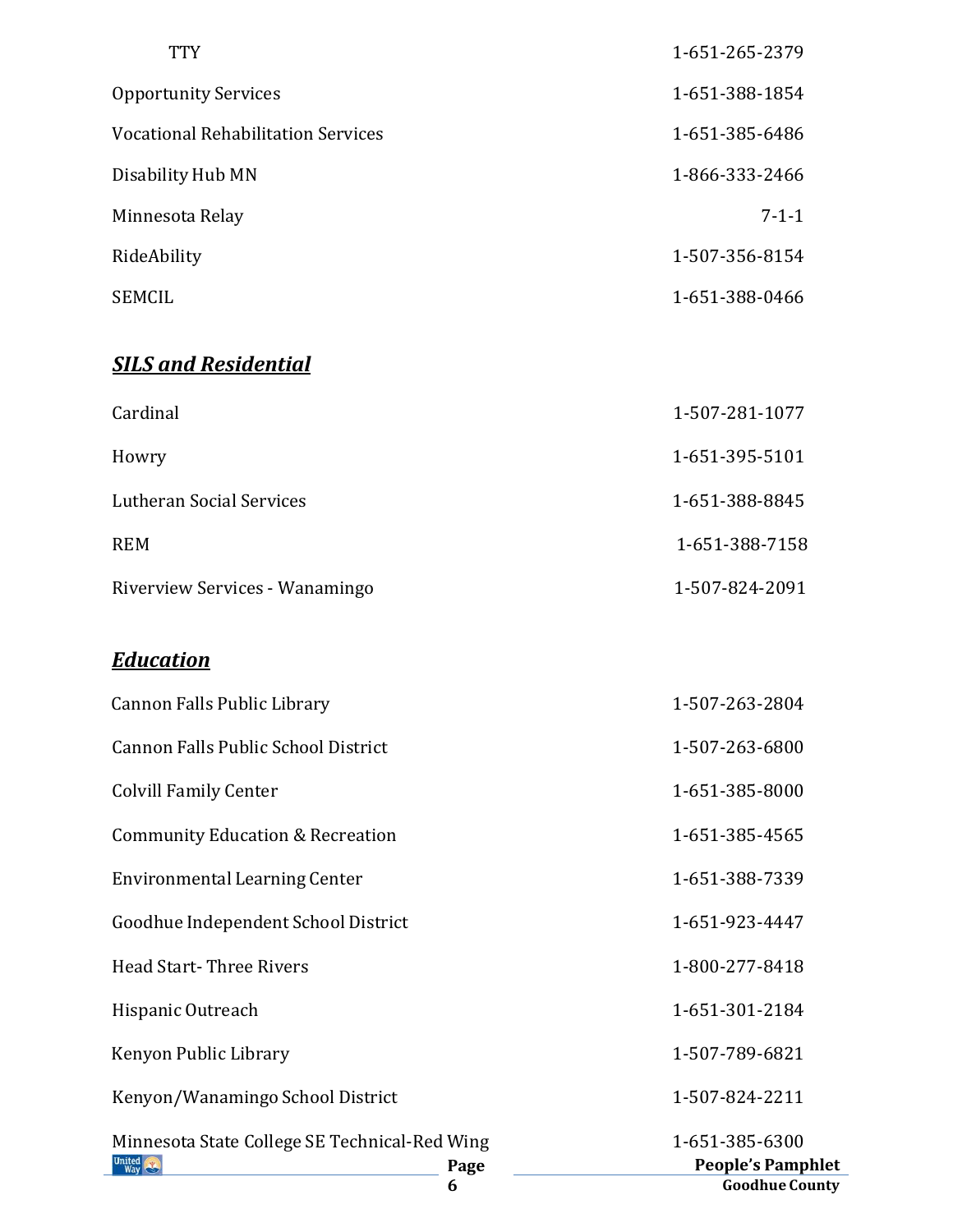| <b>United</b><br>Way                     | Page<br>7 | <b>People's Pamphlet</b><br><b>Goodhue County</b> |
|------------------------------------------|-----------|---------------------------------------------------|
| Red Wing                                 |           | 1-651-385-3155                                    |
| Prairie Island                           |           | 1-651-267-4000                                    |
| Pine Island                              |           | 1-651-507-4070                                    |
| Lake City                                |           | 1-651-345-3344                                    |
| Kenyon Police                            |           | 1-507-789-5214                                    |
| Goodhue Police                           |           | 1-651-923-4880                                    |
| <b>Cannon Falls Police</b>               |           | 1-507-263-2278                                    |
| <b>Non-Emergency Numbers</b>             |           |                                                   |
| <b>Salvation Army</b>                    |           | 1-651-388-9270                                    |
| <b>SARA-Sexual Assault Crisis Line</b>   |           | 1-800-519-6690                                    |
| <b>Red Cross</b>                         |           | 1-651-388-9166                                    |
| Poison Control                           |           | 1-800-222-1222                                    |
| Goodhue County Mental Health Crisis Line |           | 1-800-422-0670                                    |
| <b>Battered Women Hotline</b>            |           | 1-800-369-5214                                    |
| <b>Emergency Numbers</b>                 |           |                                                   |
| Zumbrota/Mazeppa School District         |           | 1-507-843-4080                                    |
| Zumbrota Public Library                  |           | 1-507-732-5211                                    |
| Wabasha-Kellogg Early Learning Programs  |           | 1-651-565-3559                                    |
| Van Horn Public Library-Pine Island      |           | 1-507-356-8558                                    |
| Under the Rainbow Child Care Center      |           | 1-651-388-6433                                    |
| Towerview Alternative High School        |           | 1-651-388-8963                                    |
| <b>Sunshine Corner Preschool</b>         |           | 1-651-388-4724                                    |
| Red Wing School District                 |           | 1-651-385-4500                                    |
| Red Wing Public Library                  |           | 1-651-385-3673                                    |
| Red Cross - SE MN Office                 |           | 1-507-287-2200                                    |
| Red Cottage Montessori School            |           | 1-651-380-7249                                    |
| Pine Island School District              |           | 1-507-356-4849                                    |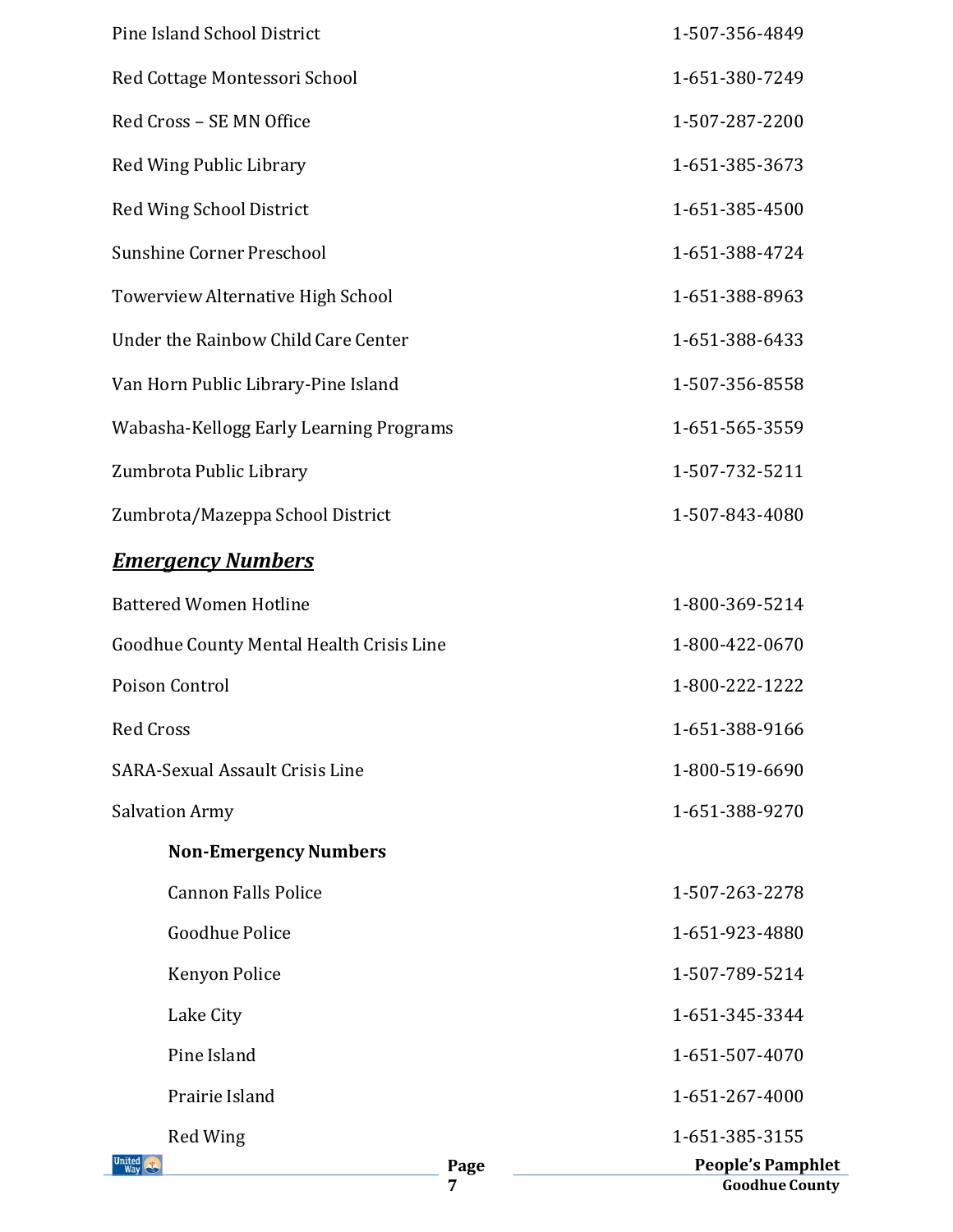| Wanamingo                                                        | 1-651-385-3155         |
|------------------------------------------------------------------|------------------------|
| Zumbrota                                                         | 1-651-385-3155         |
| <b>Employment</b>                                                |                        |
| <b>Express Personnel Services</b>                                | 1-651-388-6331         |
| Minnesota Workforce Center                                       | 1-651-385-6402         |
| <b>Financial</b>                                                 |                        |
| <b>AARP</b> Tax Aide                                             | 1-888-687-2277         |
| <b>Community Care Fund</b>                                       | 1-651-388-9360 ext. 10 |
| Goodhue County Health & Human Services (Income Maintenance)      | 1-651-385-3200         |
| Lutheran Social Services- Credit Counseling                      | 1-888-577-2227         |
| Medicare                                                         | 1-800-633-4227         |
| <b>Salvation Army</b>                                            | 1-651-388-9270         |
| <b>Salvation Army Heat Share</b>                                 | 1-800-296-0406         |
| <b>Social Security</b>                                           | 1-507-289-1667         |
| Three Rivers Community Action (weatherization & fuel assistance) | 1-800-277-8418         |
| Xcel Personal Accounts Representative                            | 1-800-331-5262         |

#### **Cold Weather Rule- October 15 to April 15 You must contact your utility provider to apply**

#### *Food*

#### **Food Shelves:**

| <b>Cannon Falls Food Shelf</b><br>Kenyon Food Shelf | 1-507-298-1500<br>1-507-789-5261 |
|-----------------------------------------------------|----------------------------------|
| Lake City Food Shelf                                | 1-651-345-5855                   |
| Mazeppa Food Shelf                                  | 1-507-843-3800                   |
| Pine Island Sharing Shelves                         | 1-507-356-2999                   |
| Red Wing Food Shelf                                 | 1-651-388-9302                   |

| United |  |
|--------|--|
| Way    |  |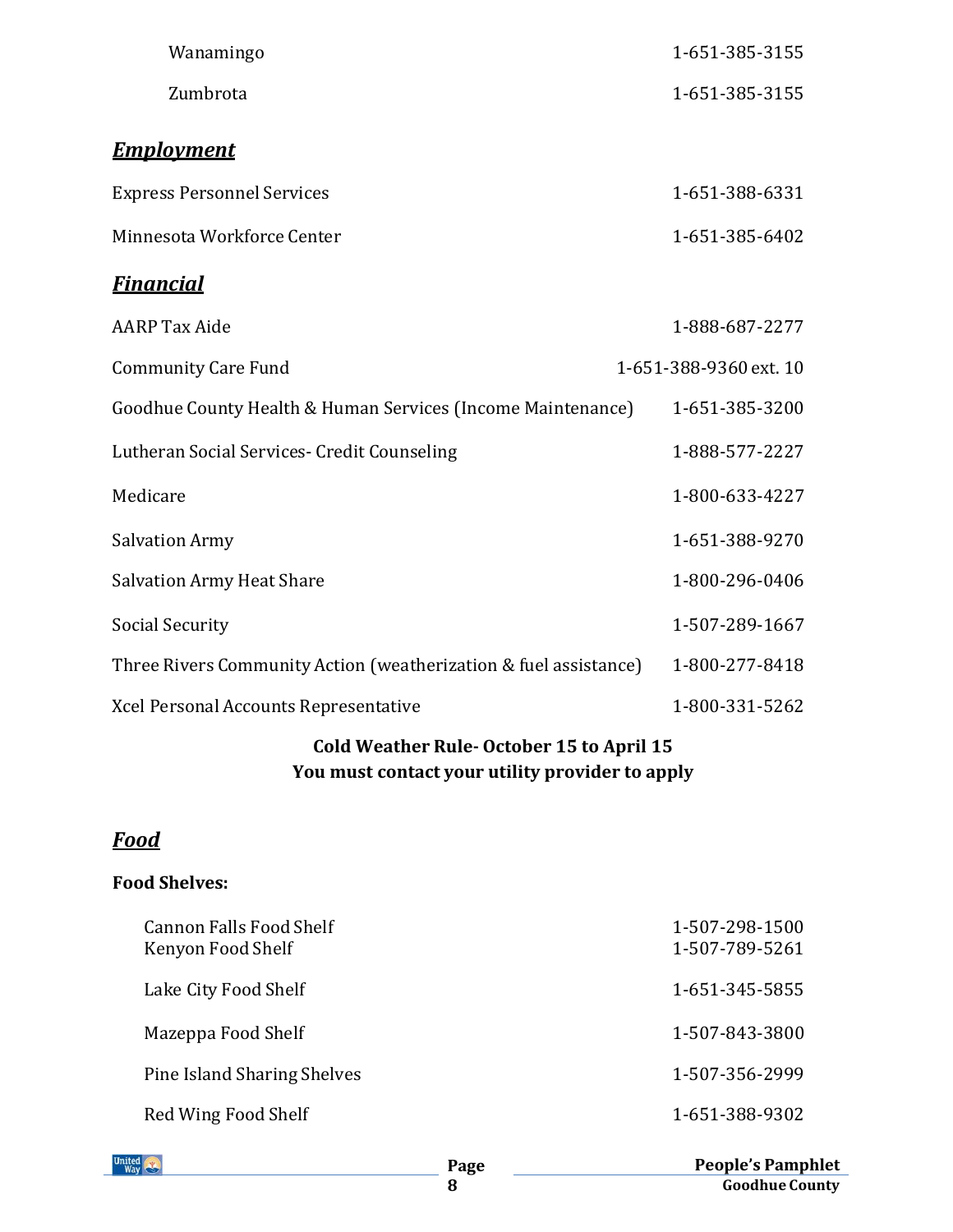| United                                                                                                       | Page<br>9                                                                  | <b>People's Pamphlet</b><br><b>Goodhue County</b>  |
|--------------------------------------------------------------------------------------------------------------|----------------------------------------------------------------------------|----------------------------------------------------|
|                                                                                                              | Telephone Equipment Distribution program                                   | 1-800-311-1148                                     |
| Deaf and Hard of Hearing:                                                                                    |                                                                            |                                                    |
| <b>CARE Clinic (Red Wing)</b>                                                                                |                                                                            | 1-651-388-1022                                     |
| SE MN Services for the Blind                                                                                 |                                                                            | 1-800-366-2715                                     |
| <b>Blind and Visually Impaired:</b>                                                                          |                                                                            |                                                    |
| <u>Health</u>                                                                                                |                                                                            |                                                    |
| Zumbrota                                                                                                     |                                                                            | 1-507-732-5086                                     |
| Wanamingo $(10:00am - 1:00pm)$                                                                               |                                                                            | 1-507-824-2995                                     |
| Red Wing (Jordan Towers)<br>Main office                                                                      |                                                                            | 1-651-388-7571<br>1-800-944-3402                   |
| Pine Island                                                                                                  |                                                                            | 1-507-356-8991                                     |
| Lake City                                                                                                    |                                                                            | 1-651-345-5977                                     |
| Kenyon                                                                                                       |                                                                            | 1-507-789-6120                                     |
| <b>Cannon Falls</b>                                                                                          |                                                                            | 1-507-263-3956                                     |
| <b>Senior Dining Sites: (SEMCAC)</b>                                                                         | Meals, social events and dietary services in group settings                |                                                    |
| Mom's Meals                                                                                                  |                                                                            | 1-866-716-3257                                     |
| Minnesota Food Helpline                                                                                      |                                                                            | 1-888-711-1151                                     |
| Three Rivers Community Action, Inc.                                                                          | (Cannon Falls, Goodhue, Pine Island, Wanamingo, & Zumbrota) 1-800-277-8418 |                                                    |
| Sunset Home (Kenyon)                                                                                         |                                                                            | 1-507-789-6134 ext.126                             |
|                                                                                                              | Lake City Medical Center (evening meal)                                    | 1-651-345-3321                                     |
| St. Crispin Meals on Wheels (Red Wing)                                                                       |                                                                            | 1-651-385-5429 or 5436                             |
| <b>HOPE Coalition</b><br>Loaves & Fishes-Red Wing<br>WIC-Women, Infants, Children<br><b>Meals on Wheels:</b> |                                                                            | 1-651-388-9360<br>1-651-388-3262<br>1-651-385-6120 |
| Goodhue County Health & Human Services                                                                       |                                                                            | 1-651-385-3200                                     |
| Zumbrota Area Emergency Food Shelf                                                                           |                                                                            | 1-507-732-7330                                     |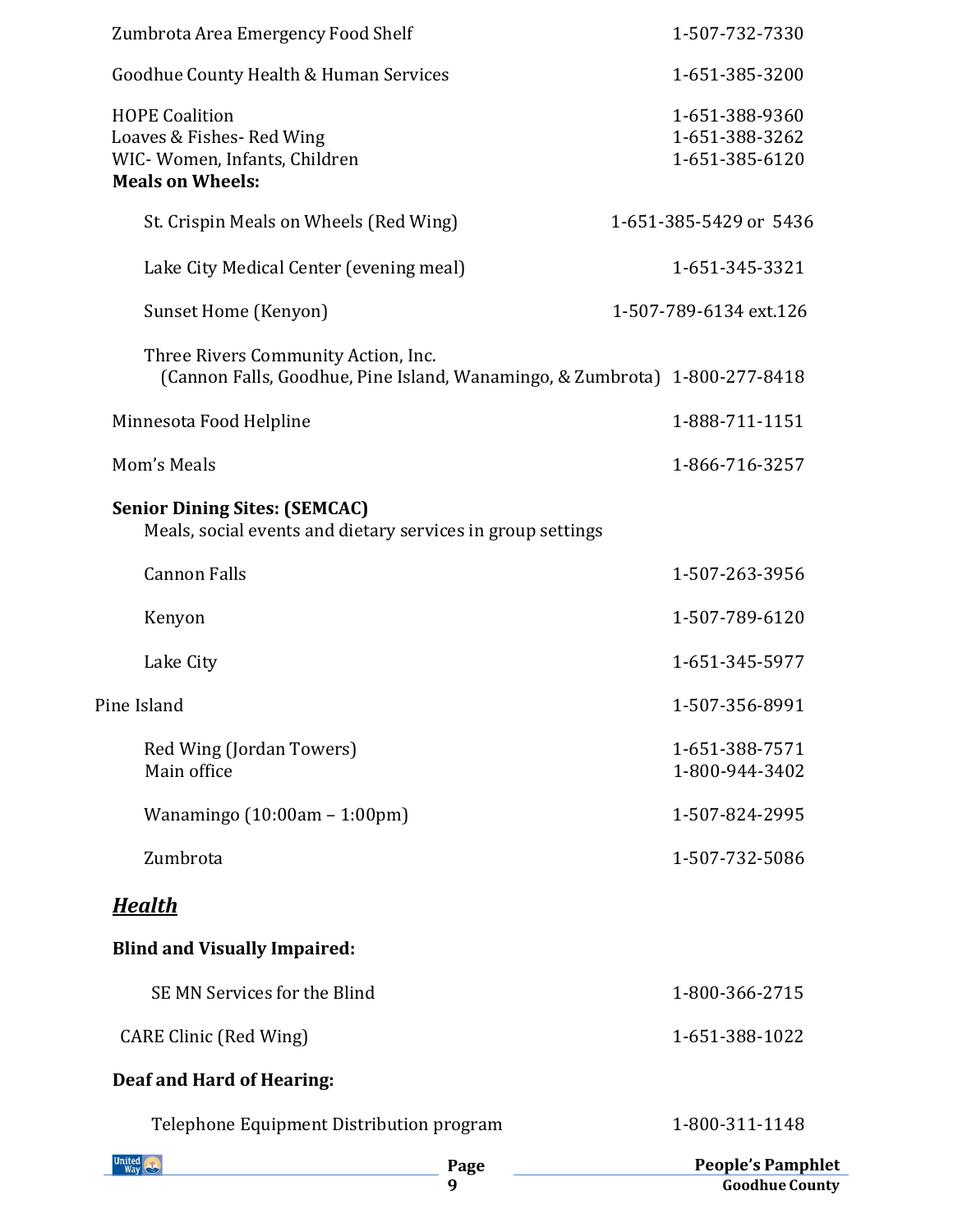| Southern Minnesota Hearing Aid Bank program                                |                   | 1-800-311-1148        |
|----------------------------------------------------------------------------|-------------------|-----------------------|
| 1-800-950-2142 or 1-651-385-3200<br>Goodhue County Health & Human Services |                   |                       |
| <b>Home Care Agencies/Resources</b>                                        |                   |                       |
| <b>ACCRA Home Health</b>                                                   |                   | 1-651-388-1010        |
| <b>Recover Home Care</b>                                                   |                   | 1-507-289-2411        |
| <b>Heartland Home Health Care</b>                                          |                   | 1-507-292-1170        |
| Hiawatha Home Care                                                         | 1-800-837-8898 or | 1-651-388-2223        |
| Interim HealthCare (Rochester)                                             |                   | 1-507-200-1111        |
| Adara Home Health (no longer does PCA)                                     |                   | 1-507-252-9844        |
| Recover Health Home Care                                                   |                   | 1-507-282-2246        |
| Spectrum Homecare (Rochester)                                              |                   | 1-507-282-8052        |
| All of the above are Medicare certified home care agencies                 |                   |                       |
| Home Health Agency Hotline                                                 |                   | 1-800-369-7994        |
| Home Instead Senior Care                                                   | 1-888-285-1733 or | 1-507-285-1700        |
| Lutheran Social Services                                                   |                   | 1-651-388-8845        |
| SEMCIL - PCA only                                                          | 1-507-285-1815 or | 1-651-388-0466        |
| <b>Hospice Care:</b>                                                       |                   |                       |
| Faribault Area Hospice                                                     |                   | 1-507-332-4835        |
| Heartland Home Health Care & Hospice                                       | 1-877-291-9498 or | 1-507-292-1170        |
| Mayo Health Care System Red Wing                                           | 1-888-845-3410 or | 1-651-385-3410        |
| Mayo Hospice Program                                                       |                   | 1-507-284-4002        |
| <b>MN Hospice Organization</b>                                             |                   | 1-866-290-4321        |
| Season's Hospice of Rochester                                              |                   | 1-507-285-1930        |
| St. Croix Hospice                                                          |                   | 1-507-281-5700        |
| Life Choice Pregnancy Resource Center- Cannon Falls                        |                   | 1-507-263-8000        |
| <b>Lifeline Services:</b><br>Page                                          |                   | <b>People's Pampl</b> |

| Page | <b>People's Pamphlet</b> |
|------|--------------------------|
|      | <b>Goodhue County</b>    |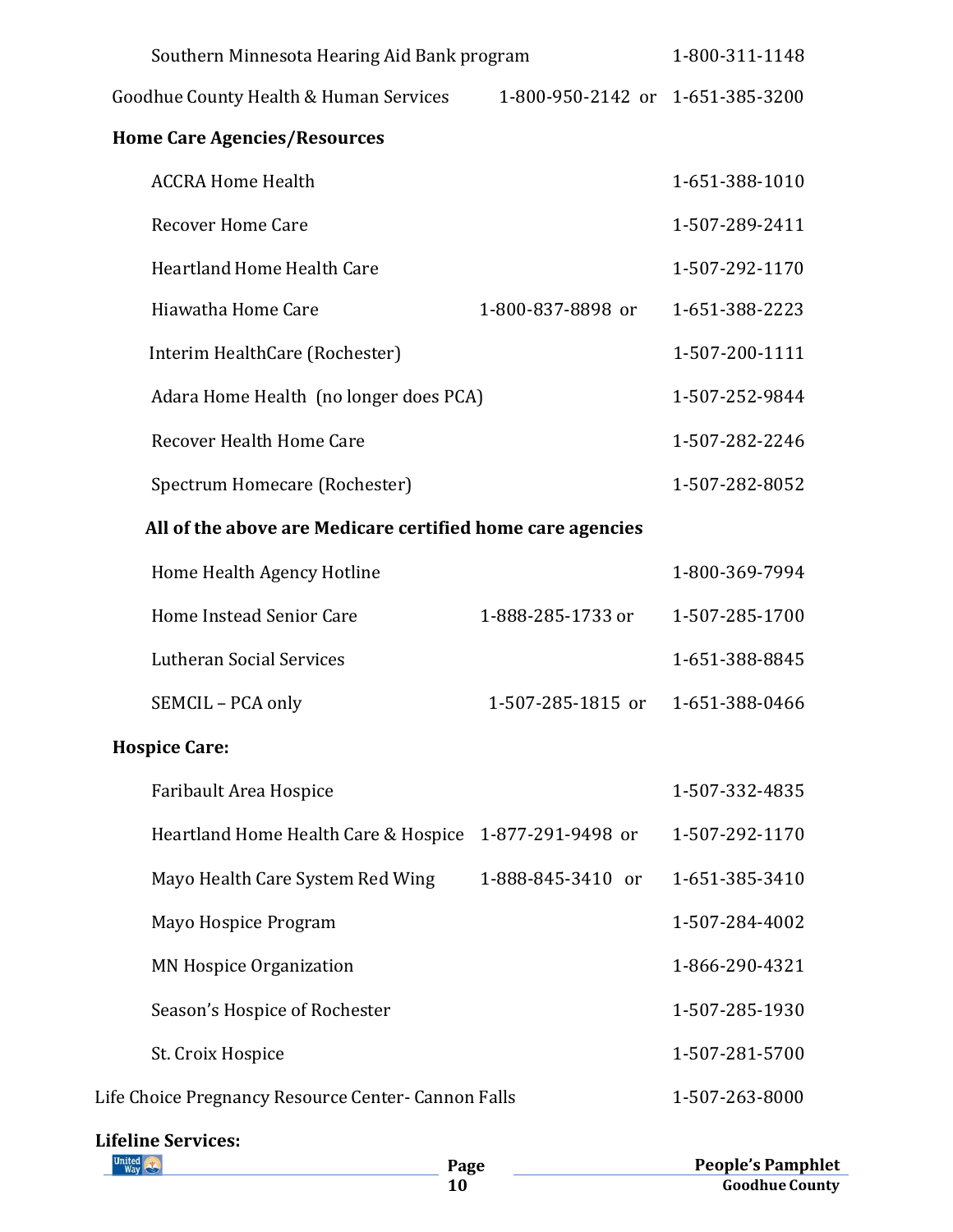| Fairview                                                                                   |                   | 1-952-885-6185                   |
|--------------------------------------------------------------------------------------------|-------------------|----------------------------------|
| Kenyon Area, District One                                                                  |                   | 1-507-334-6451                   |
| Mayo Clinic Store                                                                          |                   | 1-888-303-9354                   |
| Mayo Health Care System Cannon Falls                                                       |                   | 1-507-263-6000                   |
| Mayo Health Care System Red Wing                                                           | 1-866-827-5039 or | 1-800-242-1306 ext. 4518         |
| Phillips Lifeline<br>(MN 903 - program code)<br><b>Mayo Health Care System Facilities:</b> | 1-800-368-2925 or | 1-800-242-1306 ext. 4518         |
| <b>Cannon Falls</b>                                                                        |                   | 1-507-263-6000                   |
| Lake City                                                                                  |                   | 1-651-345-3321                   |
| Red Wing                                                                                   |                   | 1-651-267-5000                   |
| Same Day Clinic and Walk-ins (Red Wing)                                                    |                   | 1-651-267-5000                   |
| Zumbrota                                                                                   |                   | 1-507-732-7314                   |
| <b>Medical Supplies and Equipment:</b>                                                     |                   |                                  |
| <b>Alliance Medical Supply</b>                                                             |                   | 1-651-895-8040                   |
| <b>American Home Patient</b>                                                               |                   | 1-507-281-4884                   |
| <b>Corner Home Medical Equipment</b>                                                       |                   | 1-651-267-2414                   |
| Lincare (home respiratory) SPS                                                             |                   | 1-651-388-0722                   |
| Med City Mobility                                                                          |                   | 1-507-334-2602                   |
| Wheelchair Ramp Build - SEMCIL                                                             |                   | 1-507-285-1815                   |
| Minnesota Care<br>MN sure                                                                  |                   | 1-800-657-3672<br>1-855-366-7873 |
| New Beginnings Family Services-Red Wing                                                    |                   | 1-651-267-4357                   |
| 24-Hour Helpline                                                                           |                   | 1-800-712-4357                   |
| WIC-Women, Infants, Children                                                               |                   | 1-651-385-6120                   |
|                                                                                            |                   |                                  |

# *Housing*

# **Assisted Living Facilities:**

| United<br>Way | Page | <b>People's Pamphlet</b> |
|---------------|------|--------------------------|
|               |      | <b>Goodhue County</b>    |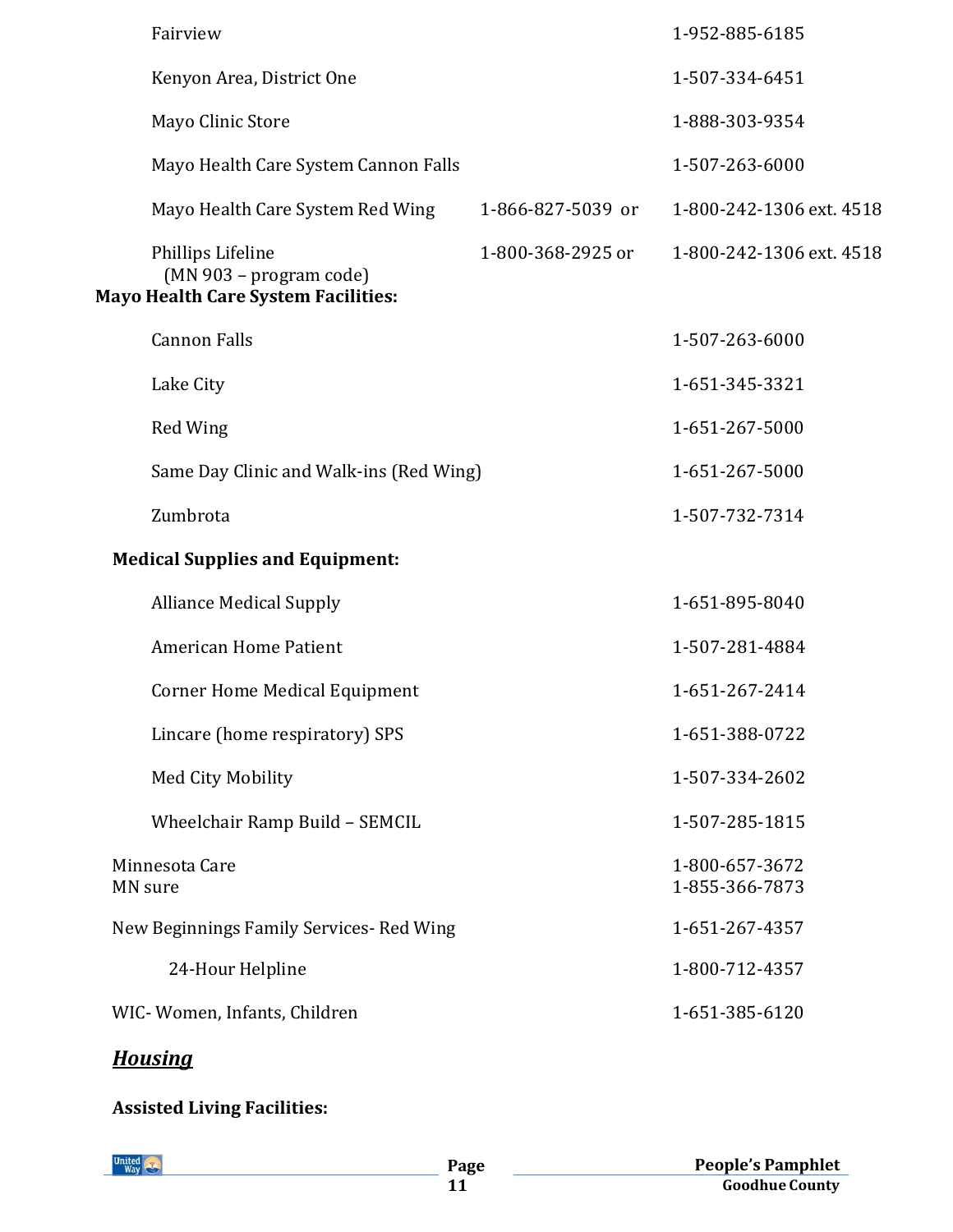| Deer Crest (Red Wing)                                                                    |                                | 1-651-267-5444                                   |
|------------------------------------------------------------------------------------------|--------------------------------|--------------------------------------------------|
| Evergreen Place (Pine Island)                                                            |                                | 1-507-356-8585                                   |
| Gunderson Gardens (Kenyon)                                                               |                                | 1-507-789-6134                                   |
| Loving Residence (Red Wing)                                                              |                                | 1-651-388-1650                                   |
| Potter Ridge (Red Wing)                                                                  |                                | 1-651-388-1546                                   |
| St. Crispin Living Community (formerly St. Brigid's at Hi Park - Red Wing)1-651-388-1234 |                                |                                                  |
| The Bridges of Zumbrota                                                                  |                                | 1-507-732-8455                                   |
| Twin Rivers (Cannon Falls)                                                               |                                | 1-507-263-3600                                   |
| Valentines's (Red Wing)                                                                  |                                | 1-651-388-5556                                   |
| <b>Long Term Care Facilities:</b>                                                        |                                |                                                  |
| Bayview Nursing and Rehabilitation Center (Red Wing Health Center)                       |                                | 1-651-388-4800                                   |
| The Gardens @ Cannon Falls                                                               |                                | 1-507-263-4658                                   |
| Kenyon Sunset Home                                                                       |                                | 1-507-789-6134                                   |
| Lake City Medical Center                                                                 |                                | 1-651-345-3321                                   |
| Pine Haven Care Center (Pine Island)                                                     |                                | 1-507-356-8304                                   |
| River Oaks Health Care Center (Lake City)                                                |                                | 1-651-345-2713                                   |
| St. Crispin (Red Wing)                                                                   | 1-651-385-3434 and for 24 hour | 1-651-380-2109                                   |
| Zumbrota Care Center<br><b>Other housing options:</b>                                    |                                | 1-507-732-8400                                   |
| CommonBond-Maple Hills Apartments                                                        |                                | 1-651-388-2821                                   |
| <b>Habitat for Humanity</b><br><b>HOPE Coalition</b>                                     |                                | 1-651-388-9360 ext. 32<br>1-651-388-9360 ext. 28 |
| Lutheran Social Services                                                                 |                                | 1-651-388-3498                                   |
| <b>Red Wing Housing Authority</b><br><b>SEMMCHRA</b>                                     |                                | 1-651-388-7571<br>1-651-565-2638                 |
| Three Rivers Community Action                                                            |                                | 1-507-732-7391                                   |
|                                                                                          |                                |                                                  |

#### *Information & Referral*

| Page |
|------|
|      |

**People's Pamphlet** 2-1-1 or 1-800-543-7709

**Goodhue County**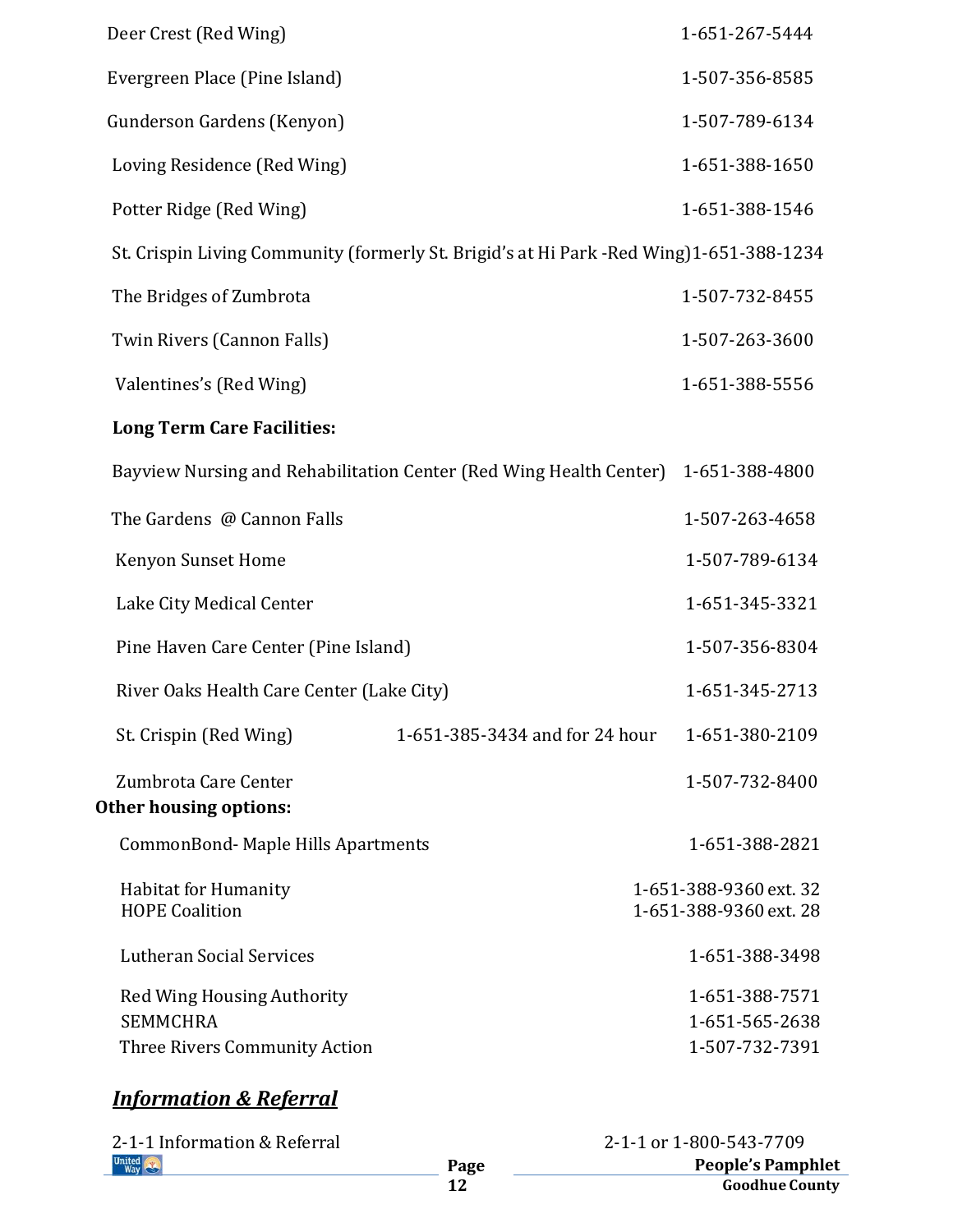| <b>Families First of Minnesota - Rochester</b> | 1-800-462-1660                            |
|------------------------------------------------|-------------------------------------------|
| Disability Hub MN                              | 1-866-333-2466                            |
| Hispanic Outreach of Goodhue County            | 1-651-301-2184                            |
| Immigrant Law Center of Minnesota              | 1-651-641-1011                            |
| Senior Linkage Line                            | 1-800-333-2433                            |
| <u>Legal Assistance</u>                        |                                           |
| <b>Housing Equality Law Project</b>            | 1-866-292-0080                            |
| <b>MN Department of Human Rights</b>           | 1-800-657-3704                            |
| Ombudsperson                                   | 1-800-657-3591                            |
| <b>PFLAG</b>                                   | 1-651-388-9610                            |
| Red Wing Human Rights Commission               | 1-651-385-3634                            |
| Southern MN Regional Legal Services            | Intake - 1-888-575-2954 or 1-800-372-8168 |

# *Senior Services*

| Elder Network                     | 1-507-285-5272                   |
|-----------------------------------|----------------------------------|
| Faith in Action-Red Wing          | 1-651-327-2400                   |
| <b>Foster Grandparent Program</b> | 1-888-205-3770                   |
| <b>Grief Support</b>              | 1-651-385-3412                   |
| Pier 55 Red Wing Area Seniors     | 1651-327-2255                    |
| Pine Island Area Home Services    | 1-507-356-2999                   |
| <b>Quality Career Services</b>    | 1-651-385-3352                   |
| <b>SEMCAC-Senior Dining</b>       | 1-651-388-9875                   |
| St. Crispin Meals on Wheels       | 1-651-385-5429 or 1-651-385-5436 |
| Senior LinkAge Line               | 1-800-333-2433                   |
| <b>Seniors Helping Seniors</b>    | 1-651-267-3599                   |
| Three Rivers Community Action     | 1-507-732-7391                   |
|                                   |                                  |

| l Inited |  |
|----------|--|
|----------|--|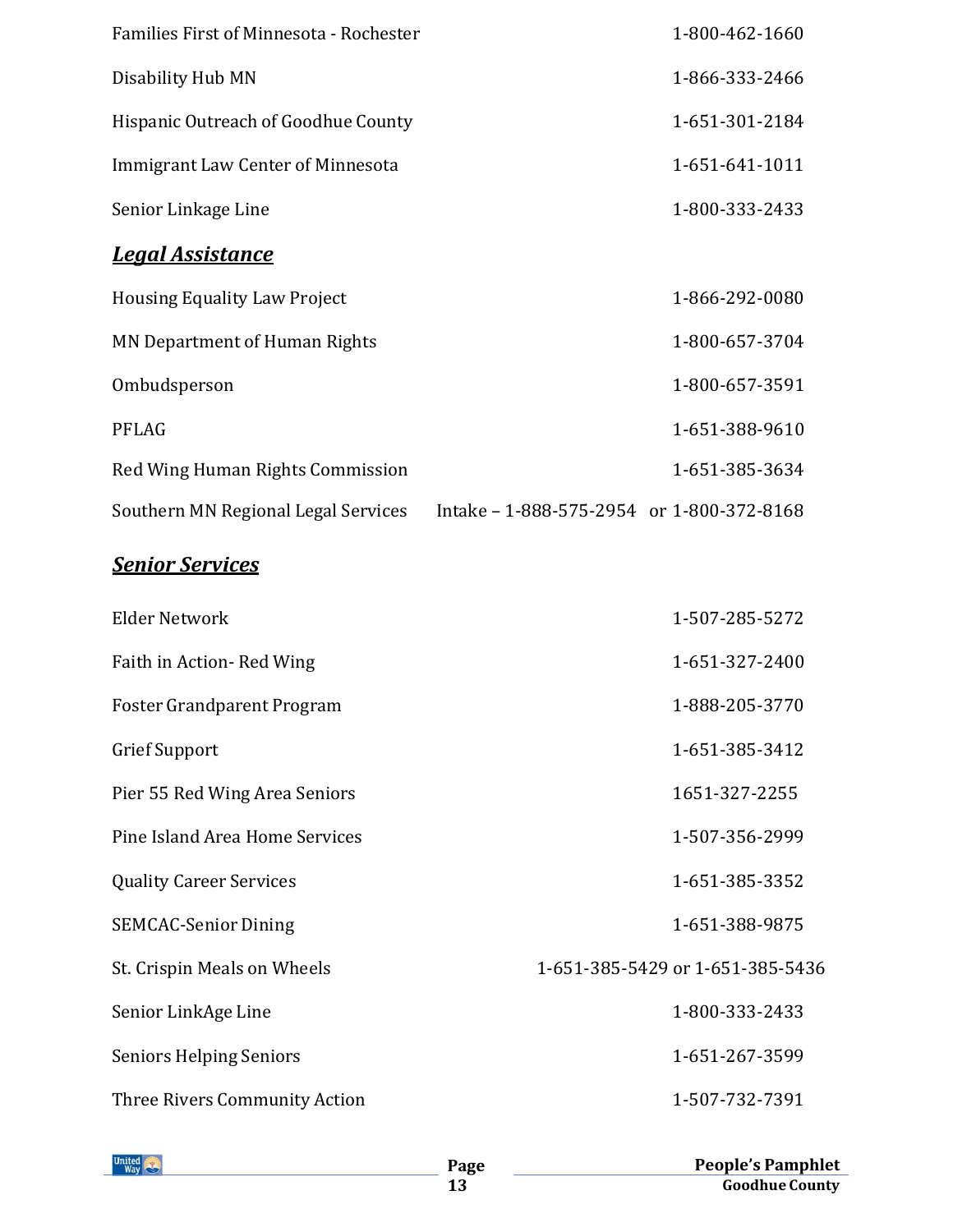## *Transportation*

|                                                       | Page<br>14 | <b>Goodhue County</b>                      |  |
|-------------------------------------------------------|------------|--------------------------------------------|--|
| <b>MN Domestic Violence Resource</b><br>United<br>Way |            | 1-612-565-4114<br><b>People's Pamphlet</b> |  |
| Haven of Hope-Domestic Violence                       |            | 1-651-385-8601                             |  |
| Goodhue County Health & Human Services                |            | 1-651-385-3232                             |  |
| Child Help National Abuse Helpline                    |            | 1-800-422-4453                             |  |
| <b>Battered Women Hotline</b>                         |            | 1-800-369-5214                             |  |
| <b>Victim Assistance</b>                              |            |                                            |  |
| Veteran's medical rides to a VA hospital              |            | 1-651-385-3256                             |  |
| <b>Veteran's Services</b>                             |            |                                            |  |
| Wise Penny Thrift Store                               |            | 1-651-385-0565                             |  |
| <b>Salvation Army</b>                                 |            | 1-651-388-9270                             |  |
| <b>Connecting Connection</b>                          |            | 1-651-388-1900                             |  |
| Annadee's Closet                                      |            | 1-651-388-7031                             |  |
| <b>Used Furniture &amp; Clothing</b>                  |            |                                            |  |
| Three Rivers Transportation                           |            | 1-866-623-7505                             |  |
| R & S Transport                                       |            | 1-800-656-5080                             |  |
| <b>Red Wing Mobility</b>                              |            | 1-651-388-9215                             |  |
| The Taxi Company-Red Wing                             |            | 1-651-385-8294                             |  |
| Pine Island Area Home Services                        |            | 1-507-356-2999                             |  |
| <b>Hiawathaland Transit</b>                           |            | 1-866-623-7505                             |  |
| Handi-Van                                             |            | 1-507-281-3600                             |  |
| Faith in Action                                       |            | 1-651-327-2400                             |  |
| Dave's Taxi                                           |            | 1-651-307-1708                             |  |
| <b>Corporate Car and Coach</b>                        |            | 1-651-388-8800                             |  |
| <b>American Cancer Society</b>                        |            | 1-651-388-3321                             |  |
| <b>Action Volunteers (Lake City)</b>                  |            | 1-507-534-1244                             |  |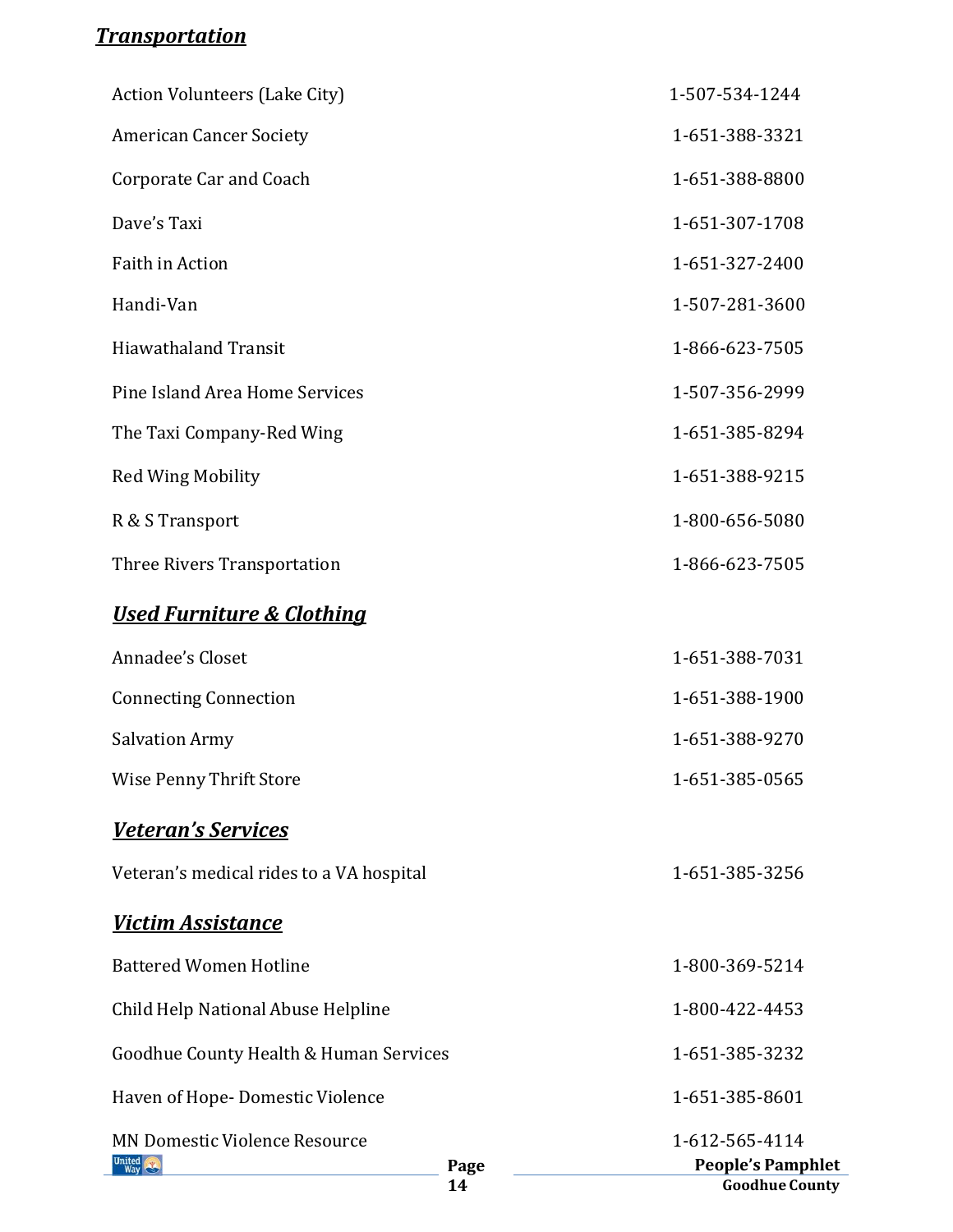| National Domestic Abuse Hotline      | 1-800-799-7233 |
|--------------------------------------|----------------|
| SARA- Sexual Assault Resource Agency | 1-800-519-6690 |

# **Helpful Websites**

[www.minnesotahelp.info](http://www.minnesotahelp.info/)

[www.healthcare.gov](http://www.healthcare.gov/)

[www.mn.bridgetobenefits.org](http://www.mn.bridgetobenefits.org/)

[www.mhfa.state.mn.us](http://www.mhfa.state.mn.us/)

[www.freephonemn.org](http://www.freephonemn.org/)

[www.lawhelpmn.org](http://www.lawhelpmn.org/)

[www.211.org](http://www.211.org/)